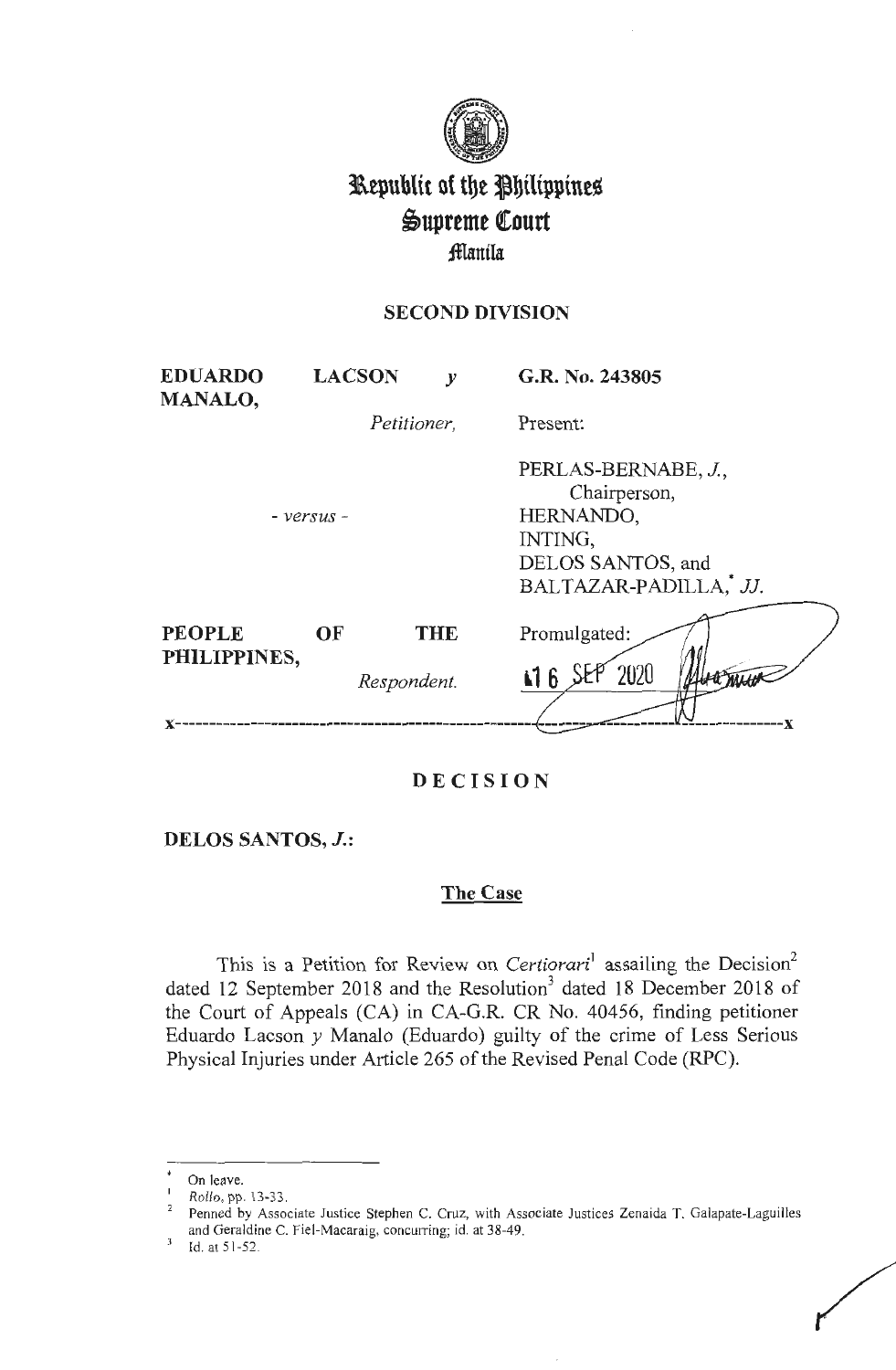### **The Facts**

The case stemmed from six (6) separate Amended Informations for Attempted Homicide filed on 11 May 2011 by the Office of the City Prosecutor, City of San Fernando, Pampanga with the Municipal Trial Court in Cities (MTCC) of the City of San Fernando, Pampanga, Branch 1, against Eduardo, together with his co-accused Hernani M. Lacson (Hernani), Elizer M. Lacson (Elizer), Deborah Samson-Lacson (Deborah), Adonis M. Lacson (Adonis), and Erwin M. Lacson (Erwin; collectively, Lacsons).

The Amended Informations, $4$  with the exception of the names of the victims, are similarly worded, which state:

#### **Criminal Case No. 11-0287**

That on or about the  $5<sup>th</sup>$  day of May, 2011, in the City of San Fernando, province of Pampanga, Philippines, and within the jurisdiction of this Honorable Court, the above-named accused conspiring, confederating and mutually helping each other, with intent to kill, did then and there willfully, unlawfully and feloniously assault, attack, and use personal violence upon one Gary Santos y Mallari, by then and there hitting the latter on different parts of his body, using steel pipe, inflicting physical injuries upon said Gary Santos y Mallari, in an attempt to end the latter's life, thereby commencing the commission of the offen[s]e of homicide directly by overt acts, but did not perform all the acts of execution which would produce the crime of homicide by reason (sic) causes or acts other than the accused's own spontaneous desistance, that is, by the timely intervention of some well meaning citizens.

CONTRARY TO LAW.

#### **Criminal Case No. 11-0288**

That on or about the  $5<sup>th</sup>$  day of May, 2011, in the City of San Fernando, province of Pampanga, Philippines, and within the jurisdiction of this Honorable Court, the above-named accused conspiring, confederating and mutually helping each other, with intent to kill, did then and there willfully, unlawfully and feloniously assault, attack, and use personal violence upon one Rudy Santos y Lumba, by then and there hitting the latter on different parts of his body, using steel pipe, inflicting physical injuries upon said Rudy Santos y Lumba, in an attempt to end the latter's life, thereby commencing the commission of the offen[s]e of homicide directly by overt acts, but did not perform all the acts of execution which would produce the crime of homicide by reason (sic) causes or acts other than the accused's own spontaneous desistance, that is, by the timely intervention of some well meaning citizens.

CONTRARY TO LAW.

### **Criminal Case No. 11-0289**

That on or about the  $5<sup>th</sup>$  day of May, 2011, in the City of San

<sup>4</sup>Id. at 84-86.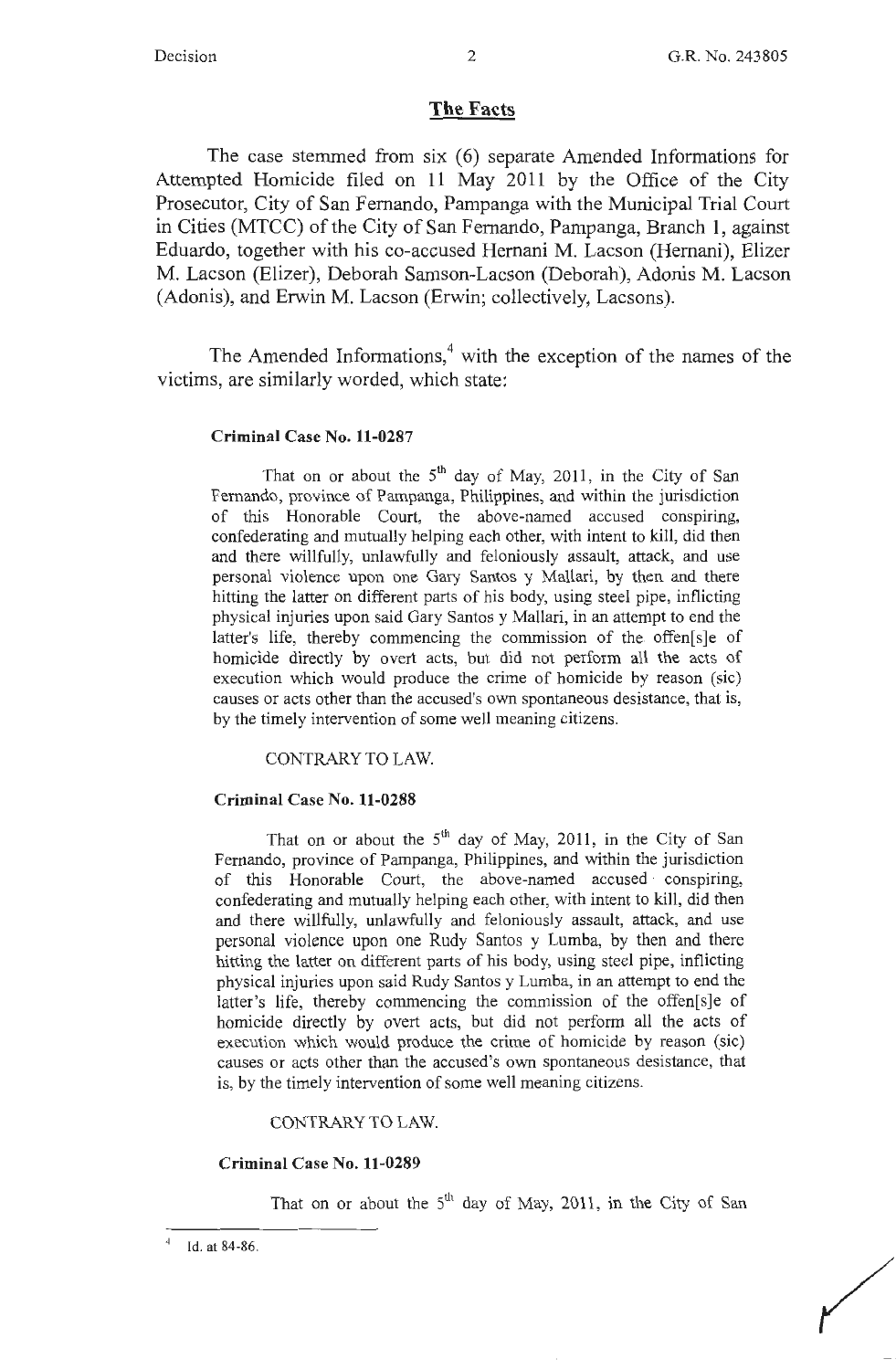r

Fernando, province of Pampanga, Philippines, and within the jurisdiction of this Honorable Court, the above-named accused conspiring, confederating and mutually helping each other, with intent to kill, did then and there willfully, unlawfully and feloniously assault, attack, and use personal violence upon one Richard Santos y Mallari, by then and there hitting the latter on different parts of his body, using steel pipe, inflicting physical injuries upon said Richard Santos y Mallari, in an attempt to end the latter's life, thereby commencing the commission of the offen[s]e of homicide directly by overt acts, but did not perform all the acts of execution which would produce the crime of homicide by reason (sic) causes or acts other than the accused's own spontaneous desistance, that is, by the timely intervention of some well meaning citizens.

#### CONTRARY TO LAW.

#### **Criminal Case No. 11-0290**

That on or about the  $5<sup>th</sup>$  day of May, 2011, in the City of San Fernando, province of Pampanga, Philippines, and within the jurisdiction of this Honorable Court, the above-named accused conspiring, confederating and mutually helping each other, with intent to kill, did then and there willfully, unlawfully and feloniously assault, attack, and use personal violence upon one Romeo Santos y Lumba, by then and there hitting the latter on different parts of his body, using steel pipe, inflicting physical injuries upon said Romeo Santos y Lwnba, in an attempt to end the latter's life, thereby commencing the commission of the offen[s]e of homicide directly by overt acts, but did not perform all the acts of execution which would produce the crime of homicide by reason (sic) causes or acts other than the accused's own spontaneous desistance, that is, by the timely intervention of some well meaning citizens.

#### CONTRARY TO LAW.

#### **Criminal Case No. 11-0291**

That on or about the  $5<sup>th</sup>$  day of May, 2011, in the City of San Fernando, province of Pampanga, Philippines, and within the jurisdiction of this Honorable Court, the above-named accused conspiring, confederating and mutually helping each other, with intent to kill, did then and there willfully, unlawfully and feloniously assault, attack, and use personal violence upon one Albert Santos y Mallari, by then and there hitting the latter on different parts of his body, using steel pipe, inflicting physical injuries upon said Albert Santos y Mallari, in an attempt to end the latter's life, thereby commencing the commission of the offen[s]e of homicide directly by overt acts, but did not perform all the acts of execution which would produce the crime of homicide by reason (sic) causes or acts other than the accused's own spontaneous desistance, that is, by the timely intervention of some well meaning citizens.

#### CONTRARY TO LAW.

#### **Criminal Case No. 11-0292**

That on or about the  $5<sup>th</sup>$  day of May, 2011, in the City of San Fernando, province of Pampanga, Philippines, and within the jurisdiction of this Honorable Court, the above-named accused conspiring, confederating and mutually helping each other, with intent to kill, did then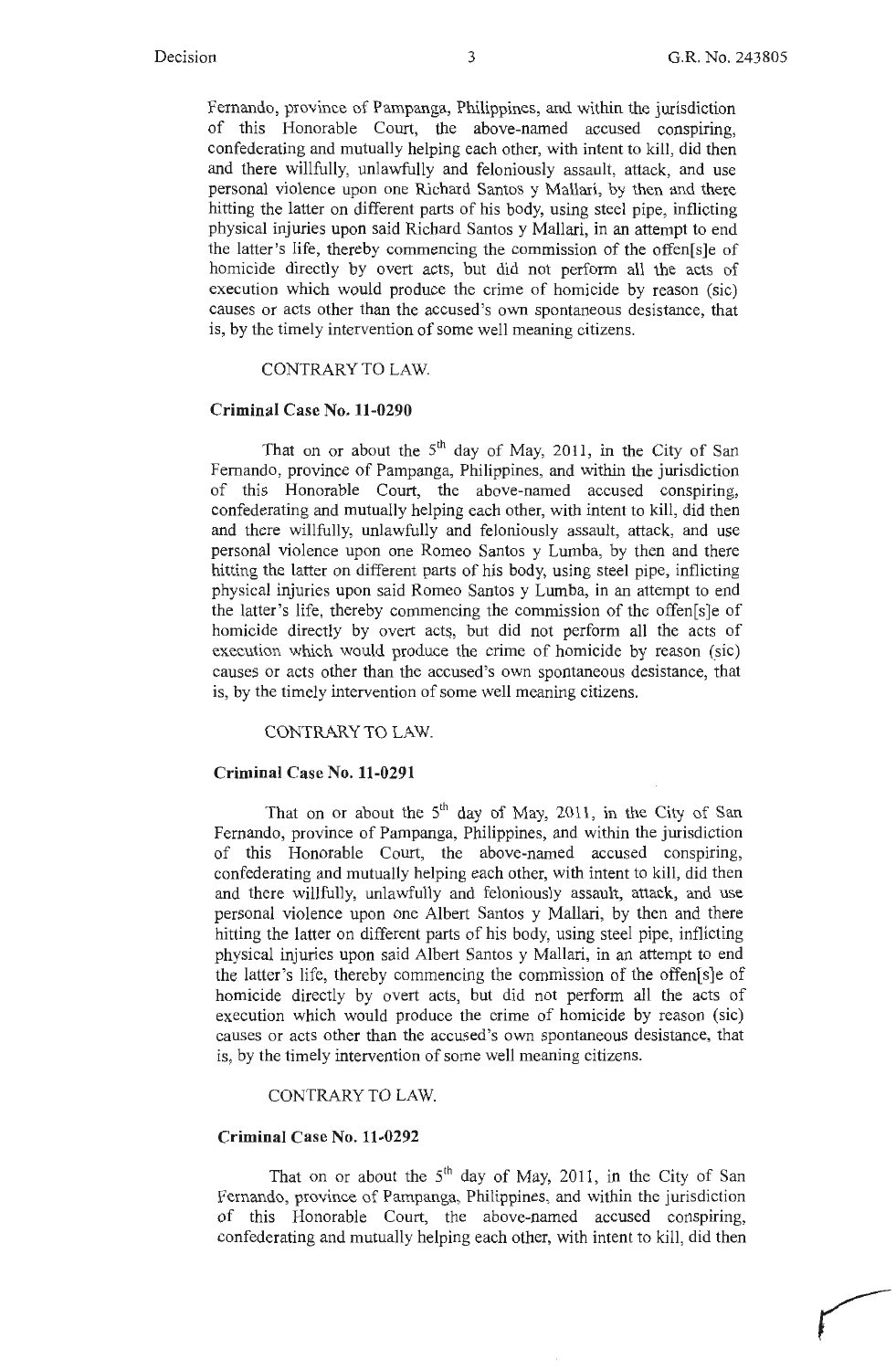and there willfully, unlawfully and feloniously assault, attack, and use personal violence upon one Rommel Santos y Mallari, by then and there hitting the latter on different parts of his body, using steel pipe, inflicting physical injuries upon said Rommel Santos y Mallari, in an attempt to end the latter's life, thereby commencing the commission of the offen[s]e of homicide directly by overt acts, but did not perform all the acts of execution which would produce the crime of homicide by reason (sic) causes or acts other than the accused's own spontaneous desistance, that is, by the timely intervention of some well meaning citizens.

CONTRARY TO LAW.

Upon arraignment, the Lacsons all pleaded not guilty. Thereafter, trial on the merits ensued.<sup>5</sup>

The prosecution presented six witnesses: (1) Rommel M. Santos (Rommel); (2) Gary M. Santos (Gary); (3) Richard M. Santos (Richard); ( 4) Rowena L. Santos-Cunanan (Rowena); (5) Romeo L. Santos (Romeo); and (6) Dr. Duane P. Cordero (Dr. Cordero).<sup>6</sup>

The prosecution summarized their version of the facts as follows:

On 5 May 2011, at around 9:00 P.M., Gary, Arnold Santos (Arnold), Eliza Santos (Eliza), and Joyce Ann Santos (Joyce Ann) arrived in their house at Sitio Boulevard, Barangay San Agustin, City of San Fernando, Pampanga. The group told Romeo, Rommel, Richard, and Albert Santos (Albert; collectively, Santoses) that they were being chased and stoned by the Lacsons. 7

Arnold then left but while he was running towards the Lacsons' house, the group followed and tried to pacify him, but they failed. Upon reaching the Lacsons' house, Arnold had a heated discussion with Hemani and Elizer. Moments later, Rudy Santos (Rudy), who resides at the back of the Lacsons' house, arrived.<sup>8</sup>

Deborah, Hernani's wife, brought out a steel pipe out of their house and told Hemani *"Oyni ing tubo pamalwan mu la!"* (Here is a steel pipe, hit them). Eduardo responded by hitting Arnold's head with a steel pipe. The Santoses wanted to help Arnold who fell on the ground but the Lacsons likewise attacked them using steel pipes. As a result, Rommel, Gary, Richard, and Romeo sustained injuries on their heads and different parts of their bodies.<sup>9</sup>

Id. at 176.<br>Id. at 90.

 $<sup>7</sup>$  Id. at 39.</sup>

 $\frac{8}{9}$  Id. at 40.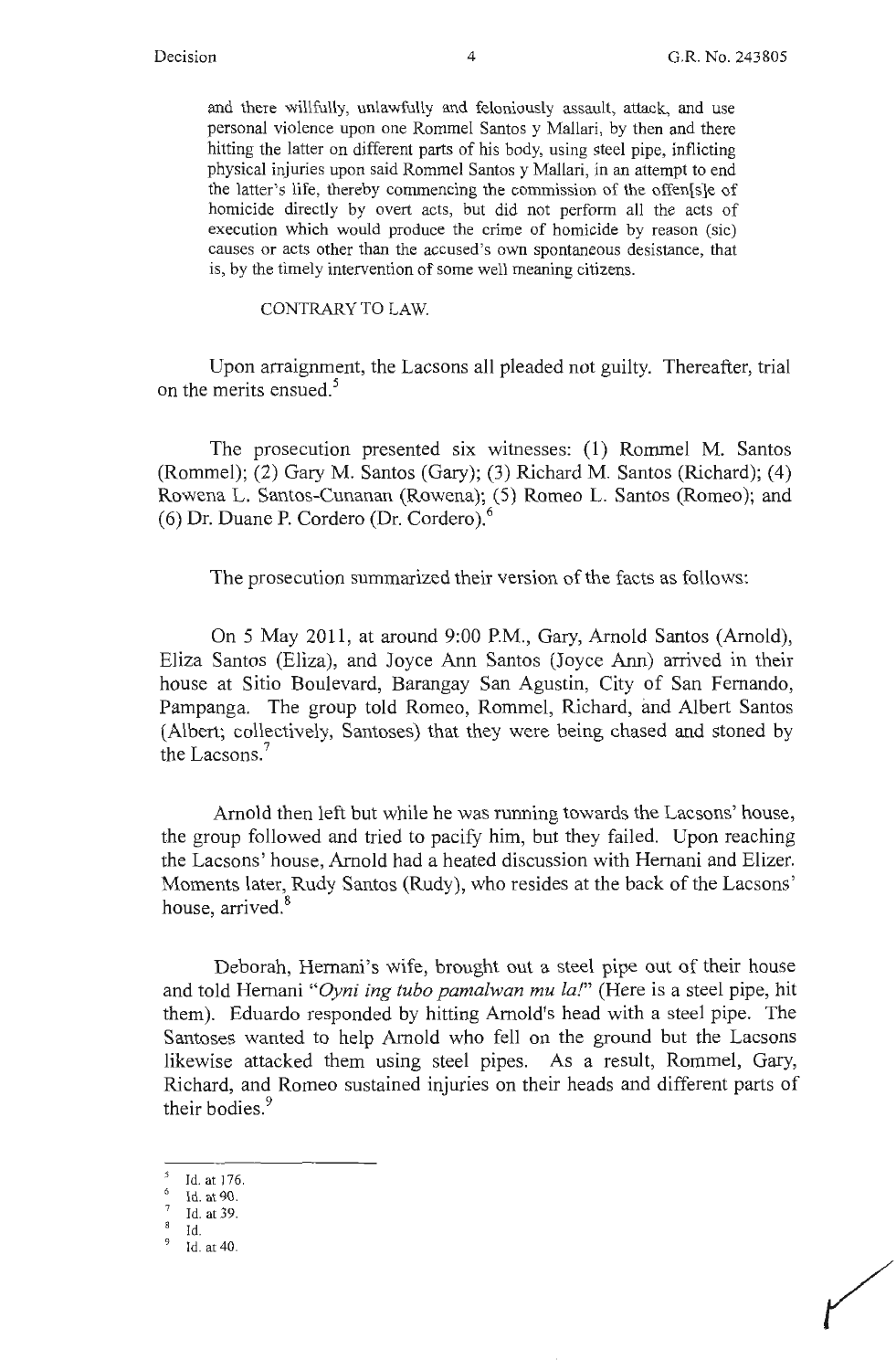When the barangay patrol arrived, Richard, Rommel, Romeo, and Gary, together with Albert and Rudy, were brought to Jose B. Lingad Memorial General Hospital, where they were treated by Dr. Cordero, the resident physician on duty at the Department of Surgery.<sup>10</sup>

Later on, Arnold died. A separate criminal case for Attempted Homicide was filed against Eduardo.<sup>11</sup>

Dr. Cordero cited mauling as the cause of the injuries and issued the Santoses' respective Medical Certificates summarized as follows:<sup>12</sup>

| Name    | <b>Injuries Suffered</b>                                                                                                                                                                                                            | <b>Periods of Healing</b>                                                                      |
|---------|-------------------------------------------------------------------------------------------------------------------------------------------------------------------------------------------------------------------------------------|------------------------------------------------------------------------------------------------|
| Richard | Cerebral concussion with lacerated<br>wound; eyebrow, right, lacerated<br>wound; occipital area secondary to<br>mauling                                                                                                             | Barring complication, the<br>injuries will require a period<br>more than 30 days of healing    |
| Rommel  | Lacerated wound on parietal area,<br>periorbital edema secondary to mauling;<br>hemorrhage, left frontal, ethmoid and<br>maxillary sinuses                                                                                          | Barring complication, the<br>injuries will require a period of<br>2 weeks of healing           |
| Romeo   | Lacerated wound on temporal, auricular,<br>and parietal areas, secondary to<br>mauling; complete, displaced fracture,<br>middle third of the left ulna, radiopaque<br>foreign bodies, middle third of the right<br>forearm          | Barring complication, the<br>injuries will require a period of<br>6-8 weeks of healing         |
| Gary    | Contusion hematoma on the parietal<br>area, left; complete, non-displace<br>fracture involving the distal third of the<br>right radius; the right wrist joint space is<br>narrowed; the left hand and left foot are<br>unremarkable | Barring complication, the<br>injuries will require a period of<br>more than 30 days of healing |

Prosecution evidence also showed that Rudy and Albert sustained injuries requiring a period of two (2) weeks of healing. However, while Rudy and Albert submitted their respective judicial affidavits, they were not presented to testify and affirm the same. Thus, the Lacsons were not given the opportunity to confront them.<sup>13</sup>

On the other hand, Adonis and Erwin were not arrested. Thus, the trial court did not acquire jurisdiction over their persons. 14

<sup>&</sup>lt;sup>10</sup> Id.<br><sup>11</sup> Id. at 41.

 $12 \text{ Id. at } 73.$ <br>13 Id. at 98-99.

 $14$  Id. at 99.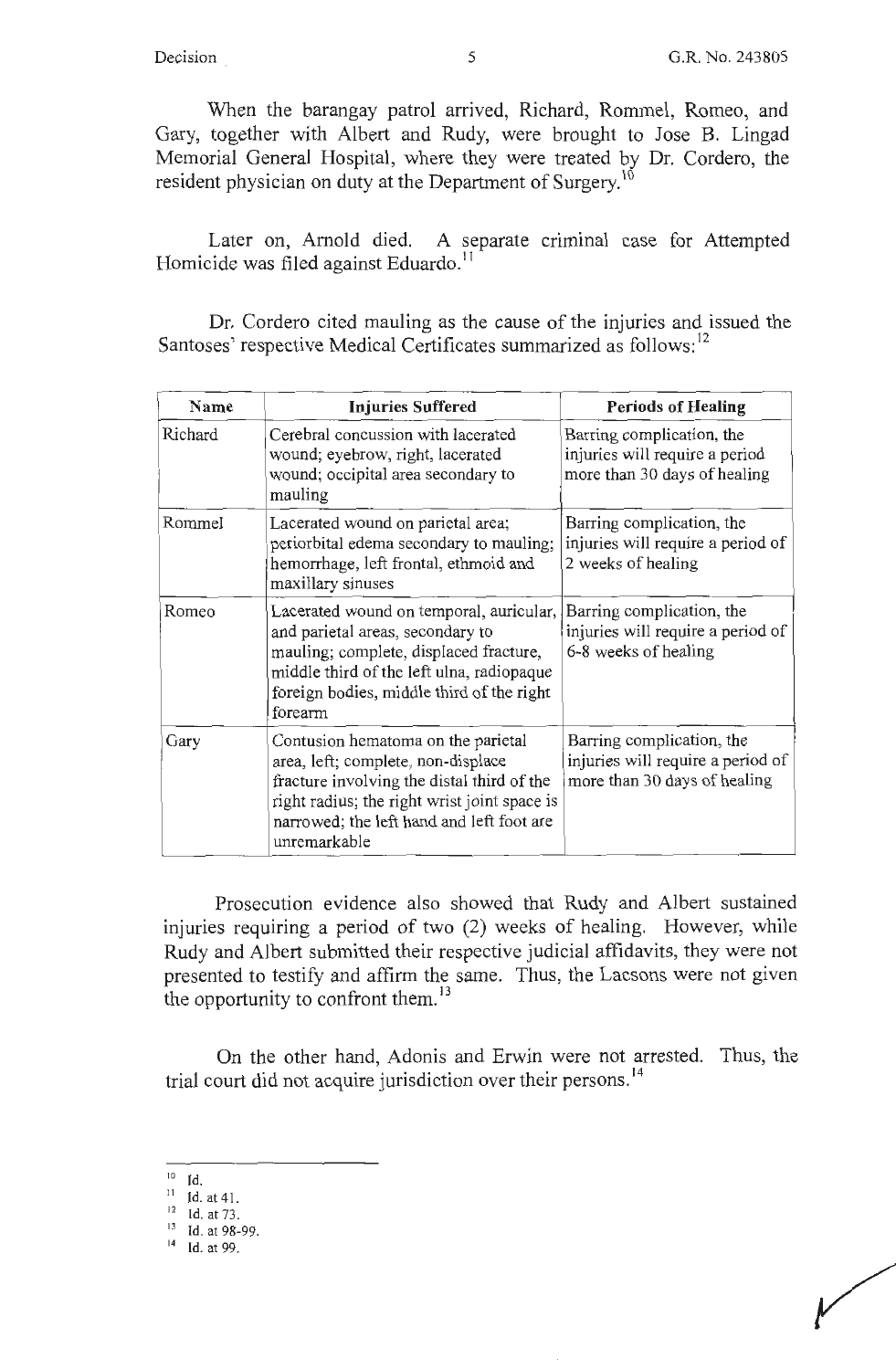After the presentation of the prosecution's testimonial evidence and the subsequent formal offer of its documentary evidence, the defense failed to present any witness. The MTCC declared the Lacsons' right to present evidence as waived. Thereafter, the case was deemed submitted for decision. <sup>15</sup>

In a Joint Decision<sup>16</sup> dated 18 February 2016, the MTCC found the Lacsons guilty beyond reasonable doubt, not of the crime of Attempted Homicide as charged, but of Less Serious Physical Injuries under Article 265 of the RPC. The MTCC declared that intent to kill, an essential element of Attempted Homicide, was not clearly and convincingly proved by the prosecution. Absent such intent to kill, the offender would be liable for physical injuries only. The MTCC stated that the evidence showed that the alleged mauling started when Arnold, followed by Gary and the rest of the Santoses, went to accost Hemani and Elizer in front of the Lacsons' house. With the number of the Santoses and the Lacsons and their sudden engagement in the brawl, the MTCC held that the infliction of the injuries was indiscriminately done and not deliberately aimed at specific portions of the victims' bodies. Thus, the MTCC declared that the prosecution was able to prove conspiracy but failed to prove the element of intent to kill which downgraded the crime committed.<sup> $17$ </sup> The dispositive portion states:

**WHEREFORE,** judgment is hereby rendered as follows:

### **CRIMINAL CASE NO.11-0287**

Accused Hemani Lacson *y* Manansala, Eduardo Lacson y Manalo, Elizer Lacson y Manansala and Deborah Samson-Lacson are hereby found guilty beyond reasonable doubt of the crime of Less Serious Physical Injuries defined and penalized under Article 265 of the Revised Penal Code and are sentenced to suffer the penalty of *arresto mayor* in its maximum period.

### **CRIMINAL CASE NO.11-0288**

Accused Hemani Lacson y Manansala, Eduardo Lacson y Manalo, Elizer Lacson y Manansala and Deborah Samson-Lacson are **ACQUITTED** of the charge of Attempted Homicide due to insufficiency of evidence.

#### **CRIMINAL CASE NO. 11-0289**

Accused Hemani Lacson y Manansala, Eduardo Lacson y Manalo, Elizer Lacson y Manansala and Deborah Samson-Lacson are hereby found guilty beyond reasonable doubt of the crime of Less Serious Physical Injuries defined and penalized under Article 265 of the Revised Penal Code and are sentenced to suffer the penalty of *arresto mayor* in its maximum period.

<sup>&</sup>lt;sup>15</sup> Id. at 96.

<sup>&</sup>lt;sup>16</sup> Penned by Presiding Judge Ma. Lourdes F. Tolentino; id. at 81-100.<br><sup>17</sup> Id. at 97-99.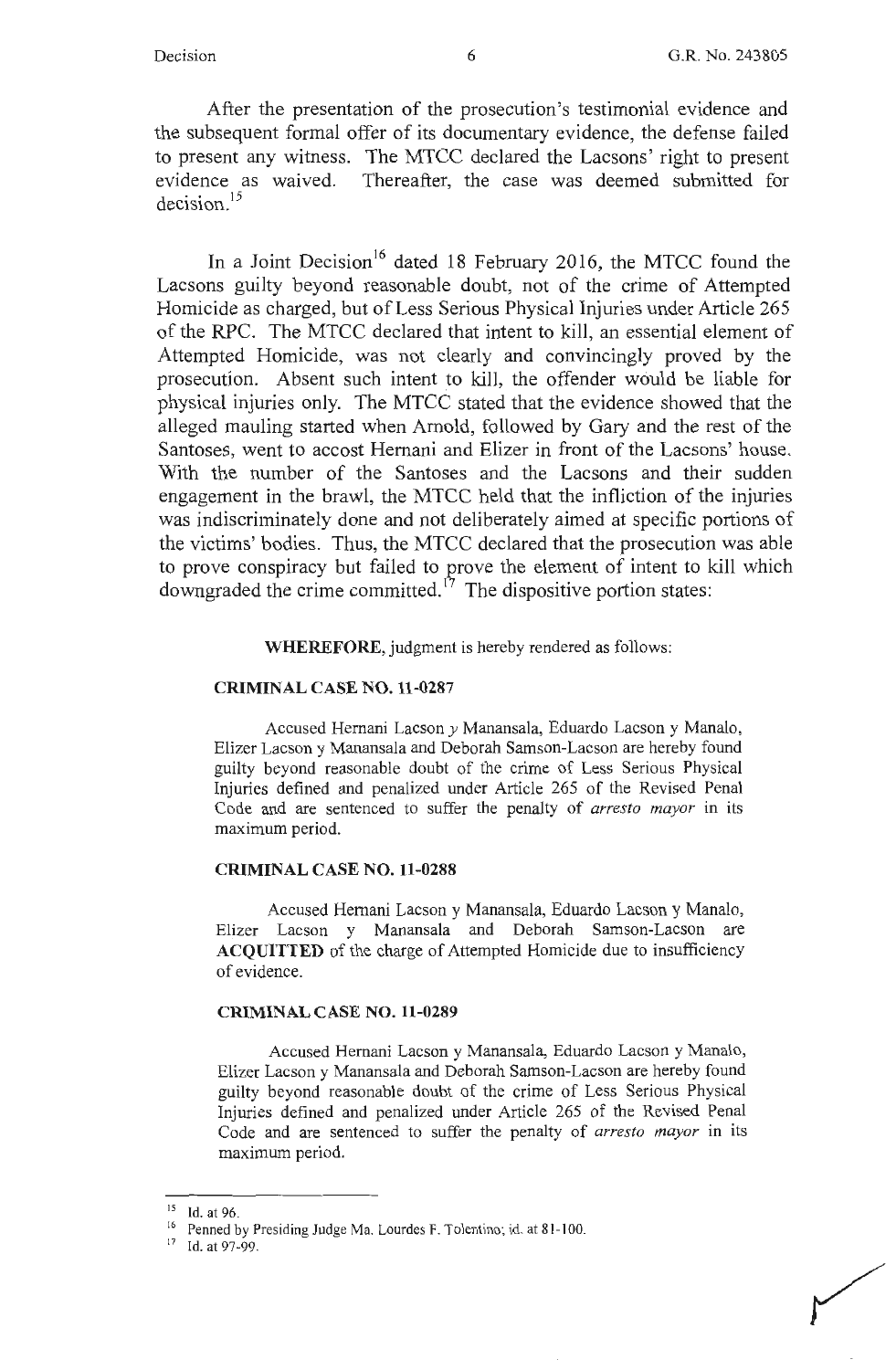r-\_ - -

**'** 

#### **CRIMINAL CASE NO. 11-0290**

Accused Hemani Lacson y Manansala, Eduardo Lacson y Manalo, Elizer Lacson y Manansala and Deborah Samson-Lacson are hereby found guilty beyond reasonable doubt of the crime of Less Serious Physical Injuries defined and penalized under Article 265 of the Revised Penal Code and are sentenced to suffer the penalty of *arresto mayor* in its maximum period.

#### **CRIMINAL CASE NO.11-0291**

Accused Hemani Lacson y Manansala, Eduardo Lacson y Manalo, Elizer Lacson y Manansala and Deborah Samson-Lacson are **ACQUITTED** of the charge of Attempted Homicide due to insufficiency of evidence.

#### **CRIMINAL CASE NO.11-0292**

Accused Hemani Lacson y Manansala, Eduardo Lacson y Manalo, Elizer Lacson y Manansala and Deborah Samson-Lacson are hereby found guilty beyond reasonable doubt of the crime of Less Serious Physical Injuries defined and penalized under Article 265 of the Revised Penal Code and are sentenced to suffer the penalty of *arresto mayor* in its maximum period.

In addition, the accused are hereby ordered to jointly and severally pay the private complainants actual damages in the amount of Pesos Thirteen Thousand Three Hundred Sixty Three (PhP1 3,363.00) Philippine Currency for hospital expenses and Pesos Fifty Thousand (PhP50,000.00) Philippine Currency for legal expenses incurred.

### **so ORDERED. <sup>18</sup>**

Eduardo filed an Appeal,<sup>19</sup> in Criminal Cases Nos. 11-0287, 11-0289, 11-0290, and 11-0292, with the Regional Trial Court (RTC) of the City of San Fernando, Pampanga, Branch 44, docketed as Criminal Case Nos. 22292 to 22295.

### **Ruling of the RTC**

In a Joint Decision<sup>20</sup> dated 30 January 2017, the RTC affirmed *in toto* the Decision of the MTCC. The dispositive portion states:

WHEREFORE, premises considered, the Joint Decision of the MTCC, Br. I of City of San Fernando, Pampanga dated February 18, 2016, in Criminal Case Nos. 11-0287, 11-0289, 11-0290, and 11-0292, finding accused appellant Eduardo Lacson y Manalo guilty beyond reasonable doubt of the crimes of less serious physical injuries is AFFIRMED *en toto.* 

<sup>&</sup>lt;sup>18</sup> Id. at  $44-45$ .<br><sup>19</sup> Id. at 101-102.

<sup>&</sup>lt;sup>20</sup> Penned by Presiding Judge Esperanza S. Paglinawan-Rozario; id. at 71-76.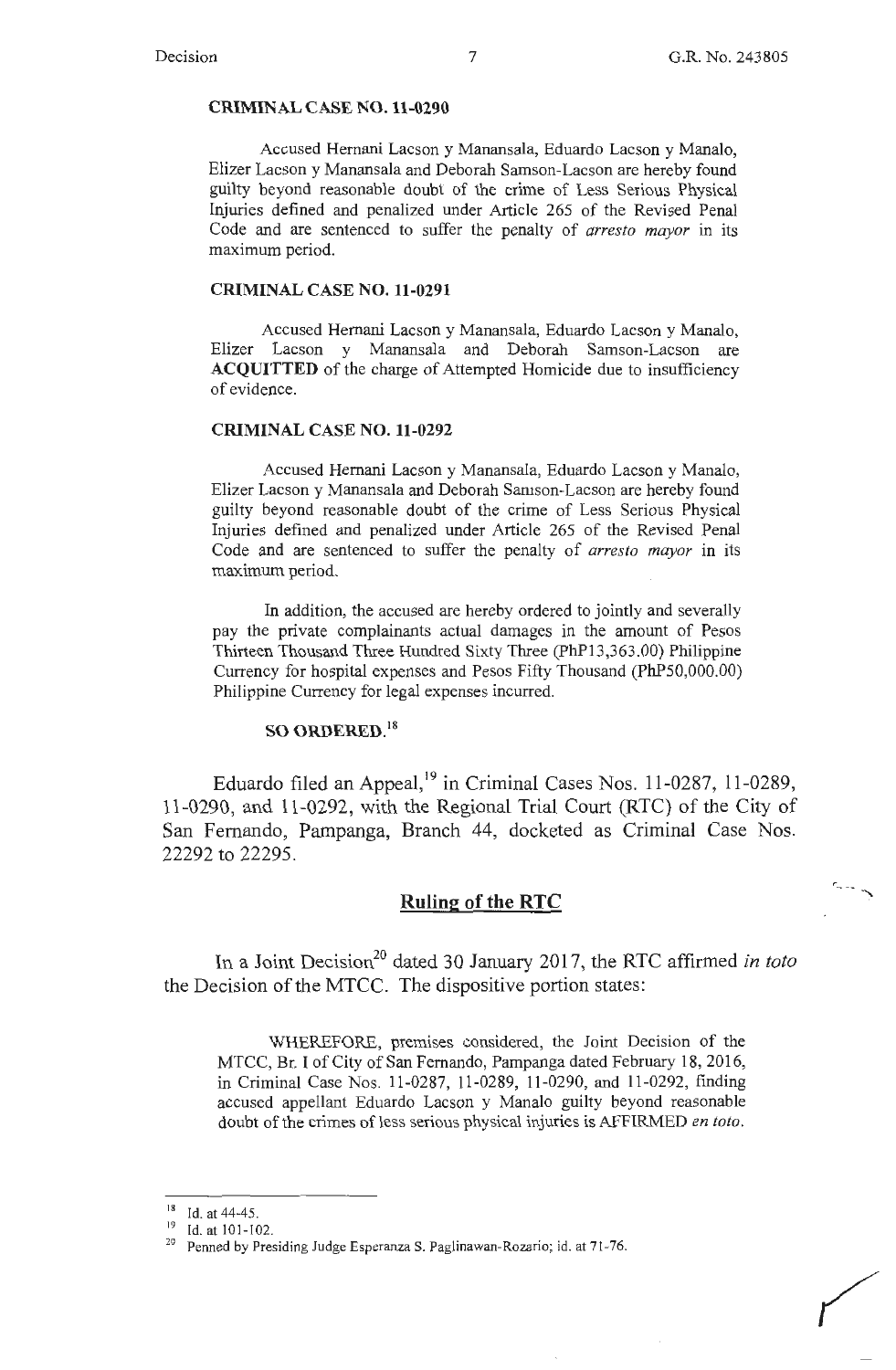$\,$ SO ORDERED. $^{21}$ 

Eduardo filed a Motion for Reconsideration<sup>22</sup> but was denied by the RTC in a Joint Order<sup>23</sup> dated 14 September 2017 for lack of merit.

Eduardo filed a Petition for Review<sup>24</sup> with the CA.

# **Ruling of the CA**

In a Decision<sup>25</sup> dated 12 September 2018, the CA dismissed the petition and affirmed *in toto* the findings of the **RTC.** The dispositive portion states:

**WHEREFORE,** the instant petition is hereby **DISMISSED.** The appealed January 30, 2017 Joint Decision of the Regional Trial Court of San Fernando City, Pampanga, Branch 44, in Criminal Case Nos. M-22292-95, is hereby **AFFIRMED** *in toto.* 

# **SO ORDERED. 26**

Eduardo filed a Motion for Reconsideration<sup>27</sup> which was denied in a Resolution28 dated 18 December 2018.

Hence, this petition.

# **The Issue**

Whether or not the CA erred in finding Eduardo guilty of the crime of Less Serious Physical Injuries despite that (1) his participation in inflicting any injury to any of private complainants was never established, and (2) conspiracy was not proven.

# **The Court's Ruling**

The petition lacks merit.

Eduardo contends that the brawl should be considered as a tumultuous affray under Article 252 of the RPC and that Article 265 of the RPC 1s

<sup>21</sup> Id. at 16.<br>
<sup>22</sup> Id. at 115-117.<br>
<sup>23</sup> Id. at 77-80.<br>
<sup>24</sup> Id. at 53-70.<br>
<sup>25</sup> Id. at 38-49.<br>
<sup>26</sup> Id. at 48-49.<br>
<sup>27</sup> Id. at 152-160.<br>
<sup>28</sup> Id. at 51-52.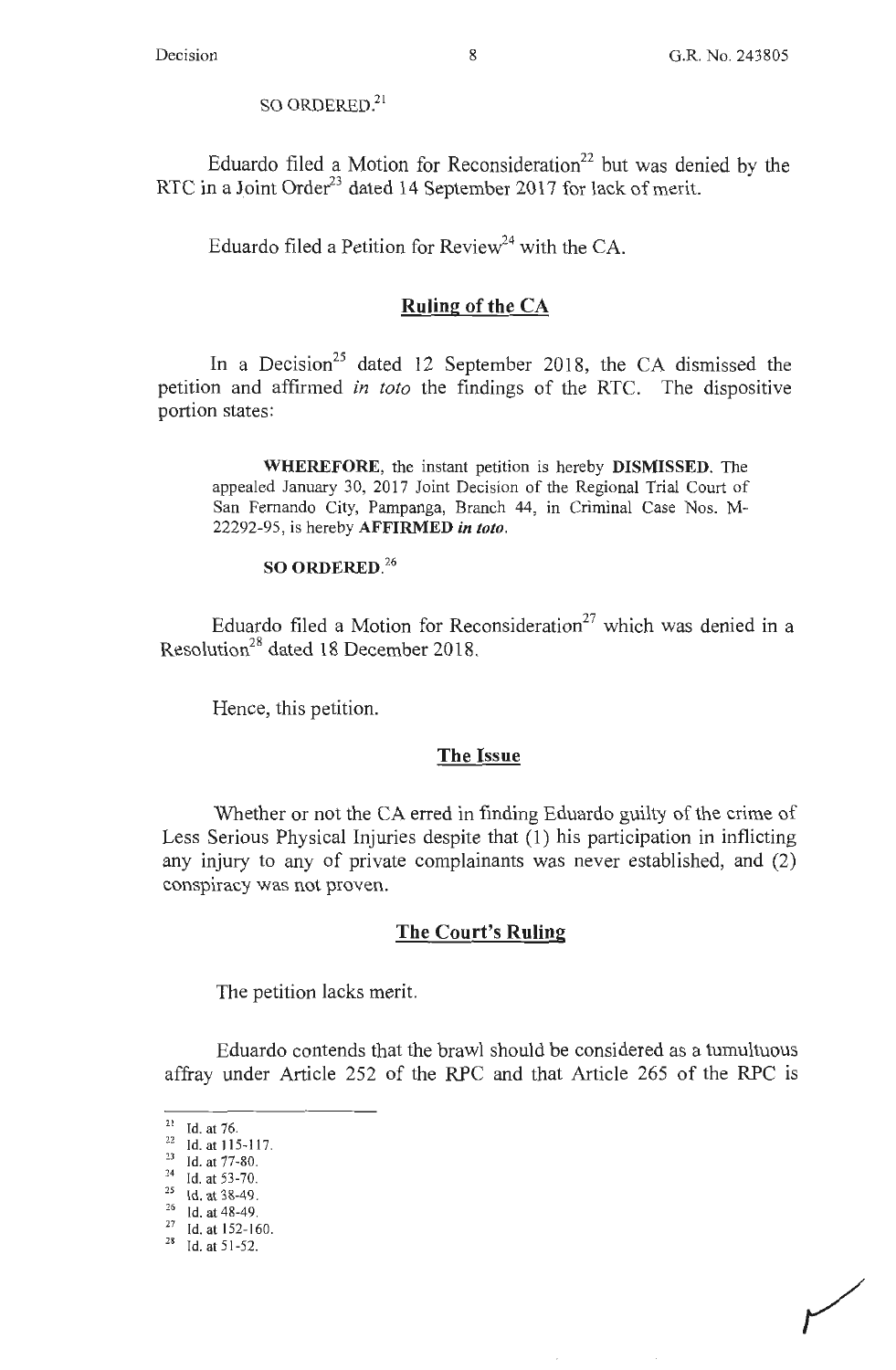inapplicable. Eduardo avers that even if tumultuous affray is found to have occurred, he could not be held liable since in Article 252, the person who used violence must be identified, but no such evidence was adduced against him. Also, Eduardo argues that conspiracy in this case was not proven.

Article  $252^{29}$  of the RPC states:

**ART. 252.** *Physical injuries inflicted in a tumultuous affray.* - When in a tumultuous affray as referred to in the preceding article, only serious physical injuries are inflicted upon the participants thereof and the person responsible thereof cannot be identified, all those who appear to have used violence upon the person of the offended party shall suffer the penalty next lower in degree than that provided for the physical injuries so inflicted.

When the physical injuries inflicted are of a less serious nature and the person responsible therefor cannot be identified, all those who appear to have used any violence upon the person of the offended party shall be punished by *arresto mayor* from five to fifteen days.

In *Wacoy v. People*,<sup>30</sup> We held that a tumultuous affray takes place when a quarrel occurs between several persons and they engage in a confused and tumultuous affray, in the course of which some person is killed or wounded and the author thereof cannot be ascertained.<sup>31</sup>

In the present case, the dispute was between two distinct groups of individuals - the Santoses and the Lacsons. The records provide that the Santoses, namely Gary, Arnold, Eliza, and Joyce Ann were chased and stoned by some members of the Lacson family. Upon reaching their house, they told the rest of the Santos family, namely Romeo, Rommel, Richard, and Albert what happened. Arnold then ran ahead to the Lacsons' house and had a heated discussion with Hemani and Elizer. Eduardo, armed with a steel pipe given by Deborah, hit Arnold on the head and proceeded to hit the other members of the Santos family. The Lacsons, who by then had more steel pipes at their disposal, attacked the Santoses, who were not able to fight back and defend themselves. Clearly, this was a definite attack on the Santoses by the Lacsons, an identified group, and not a case of tumultuous affray where the assault occurred in a confused and disorganized manner, resulting in death or injuries of the ones involved, and the person responsible

Read in conjunction with Article 251 of the RPC, which states:

ART. 251. Death caused in a tumultuous affray. - When, while several persons, not composing groups organized for the common purpose of assaulting and attacking each other reciprocally, quarrel and assault each other in a confused and tumultuous manner, and in the course of the affray someone is killed, and it cannot be ascertained who actually killed the deceased, but the person or persons who inflicted serious physical injuries can be identified, such person or persons shall be punished by *prision mayor.* 

If it cannot be determined who inflicted the serious physical injuries on the deceased, the penalty of *prision correccional* in its medium and maximum periods shall be imposed upon all those who shall have used violence upon the person of the victim.<br><sup>30</sup> 761 Phil. 570 (2015).<br><sup>31</sup> Id. at 578; citing *Sison v. People*, 320 Phil. 112, 134 (1995).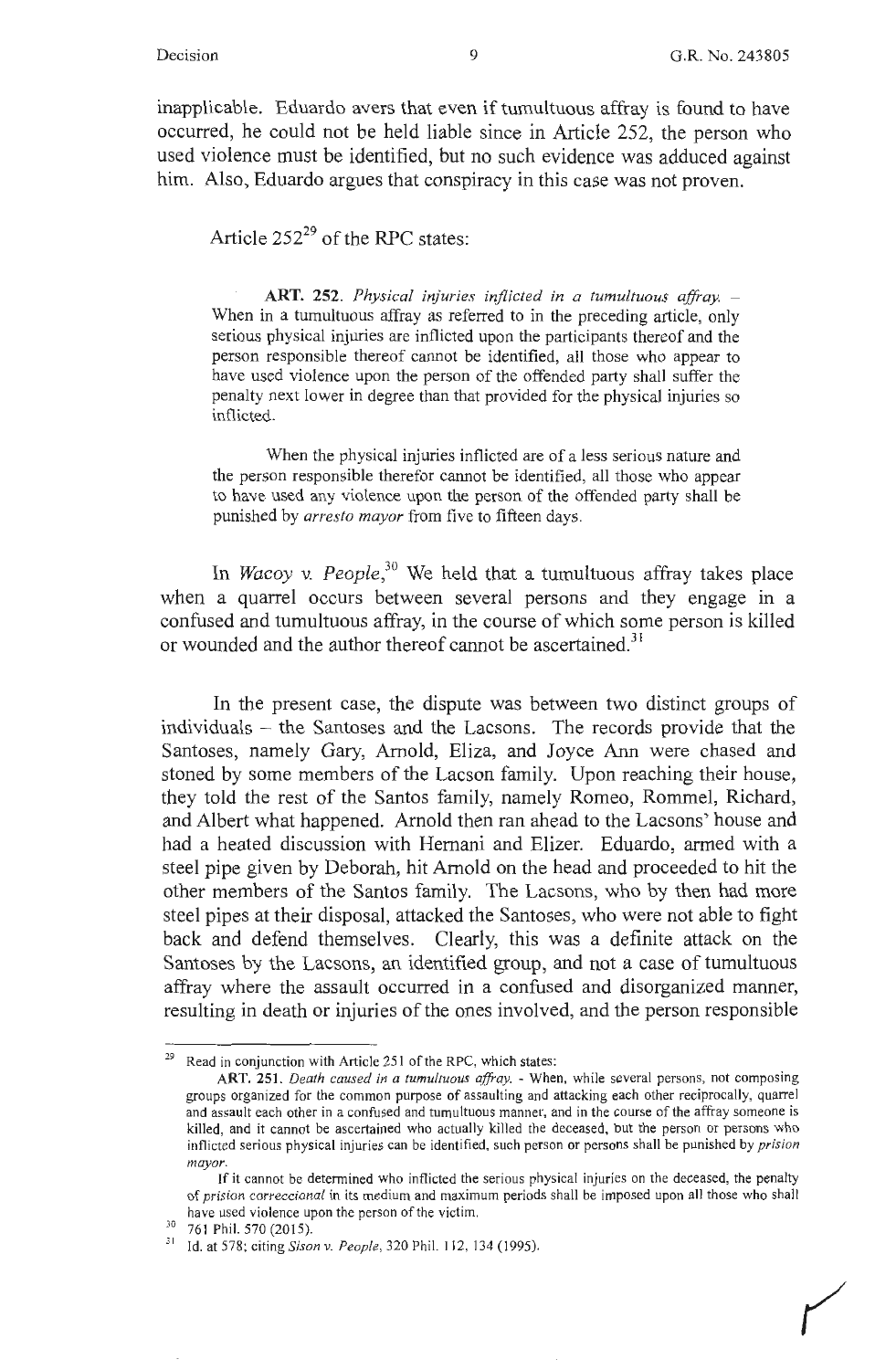could not be determined. Here, Eduardo was sufficiently identified as the person who first hit Arnold on the head using a steel pipe then continued on to inflict injuries to the other members of the Santos family, with the help of the Lacsons.

Thus, We agree with the appellate and trial courts that Eduardo is guilty of the crime of Less Serious Physical Injuries under Article 265 of the RPC, which states:

**ART. 265.** *Less serious physical injuries.* - Any person who shall inflict upon another physical injuries not described in the preceding articles, but which shall incapacitate the offended party for labor for ten days or more, or shall require medical assistance for the same period, shall be guilty of less serious physical injuries and shall suffer the penalty of *arresto mayor.* 

The law is clear that to be held liable for the crime of Less Serious Physical Injuries, the offender must have inflicted physical injuries to the offended party, and that the inflicted injuries incapacitated the offended party for labor or would require him medical assistance for ten (10) days or more.

In this case, the prosecution established that the injuries suffered by the victims required varying periods of healing from two (2) weeks to eight (8) weeks. Dr. Cordero, the attending physician, testified and gave a detailed description of the injuries that they suffered and the accompanying amount of time they needed to rest and heal from such injuries.

In the similar case of *Mupas v. People*<sup>32</sup> where the Information charged petitioners with Frustrated Homicide, we ruled upon a finding of guilt for the lesser offense of Less Serious Physical Injuries. We held that when intent to kill is lacking but wounds were inflicted on the victim, the crime is not frustrated homicide but less serious physical injuries, considering that (1) the latter offense is necessarily included in the former, and since the essential ingredients of physical injuries constitute and form part of those constituting the offense of homicide; and (2) the attending physician's opinion that the wounds sustained by the victim would take two (2) weeks to heal. The penalty imposed was imprisonment of four  $(4)$ months and ten (10) days of *arresto mayor* in its maximum period. In some other cases<sup>33</sup> where we upheld Article 265 of the RPC, we imposed the penalty of imprisonment of two (2) months and one (1) day to four (4) months of *arresto mayor* in the medium period.

Here, since the Santoses suffered physical injuries incapacitating them for a longer time of two (2) weeks to eight (8) weeks, the duration of the

<sup>32 568</sup> Phil. 78 (2008). 33 *Pentecosles, Jr. v. People,* 631 Phil. 500 (20 IO); *Siton v. Court of Appeals,* <sup>28</sup> 1 Phil. 536 ( 199 1 ).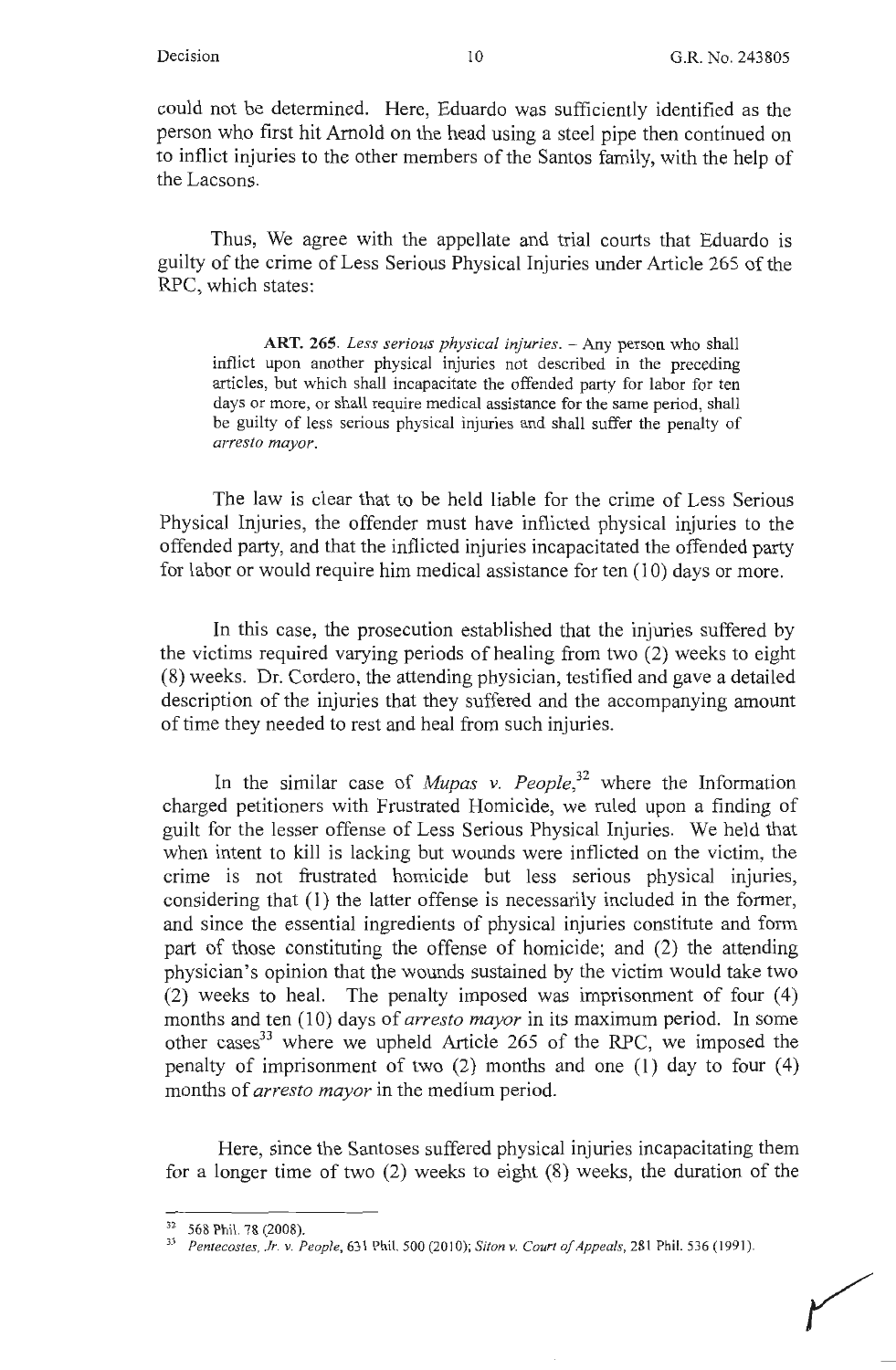penalty of *arresto mayor* is for the maximum period of six (6) months.

With regard to the allegation that conspiracy was not proven, We agree with the appellate and trial courts that conspiracy was adequately shown. Article 8 of the RPC states:

### **ART. 8.** *Conspiracy and proposal to commit felony.*  $-x \times x$

A conspiracy exists when two or more persons come to an agreement concerning the commission of a felony and decide to commit it.

Direct proof is not required to prove conspiracy. In a number of cases,<sup>34</sup> the Court ruled that conspiracy may be proved by circumstantial evidence. It may be established through the collective acts of the accused before, during and after the commission of a felony, all the accused aimed at the same object, one perfonning one part and the other perfonning another for the attainment of the same objective; and that their acts, though apparently independent, were in fact concerted and cooperative, indicating closeness of personal association, concerted action and concurrence of sentiments.<sup>35</sup>

Here, the Lacsons were convincingly presented to have acted in unison in attacking the Santoses with steel pipes. The conduct of the Lacsons, before, during, and after the commission of the crime, showed that they possessed a joint and concerted purpose to assault the Santoses after chasing, hurling a beer bottle at them, and witnessing the heated discussion between some of their family members and Arnold, which escalated to a full-on attack. The Santoses had no means of defense, lacking the strength in numbers of the Lacsons who possessed steel pipes as weapons which caused injuries to their heads and different parts of their bodies. Thus, the act of one becomes the act of all and the Lacsons must be held accountable for their actions.

In sum, We affirm the conviction of Eduardo for the crime of Less Serious Physical Injuries in Criminal Case Nos. 22292 to 22295 and he is sentenced to suffer the straight penalty of imprisonment of six (6) months of *arresto mayor* for each count, and ordered to pay the victims, jointly and severally with other co-accused, the amounts of  $P13,363.00$  as actual damages for hospital expenses, and P50,000.00 as legal expenses. Also, to conform with prevailing jurisprudence, 36 We award moral damages in the amount of PS,000.00 for each count.

<sup>34</sup>*People v. Bohol,* 594 Phil. 2 19 (2008); *People v. Agudez,* 4 72 Phil. 76 1 (2004); *People* v. *Caballero,*  448 Phil. 5 14 (2003); *People* v. *Sa/aria,* <sup>12</sup> 1 Phil. 1257 ( I 965). 35 *People* v. *Agude=,* id. 36 See *Peralta* v. *People,* G.R. No. 246992, 14 August 20 19.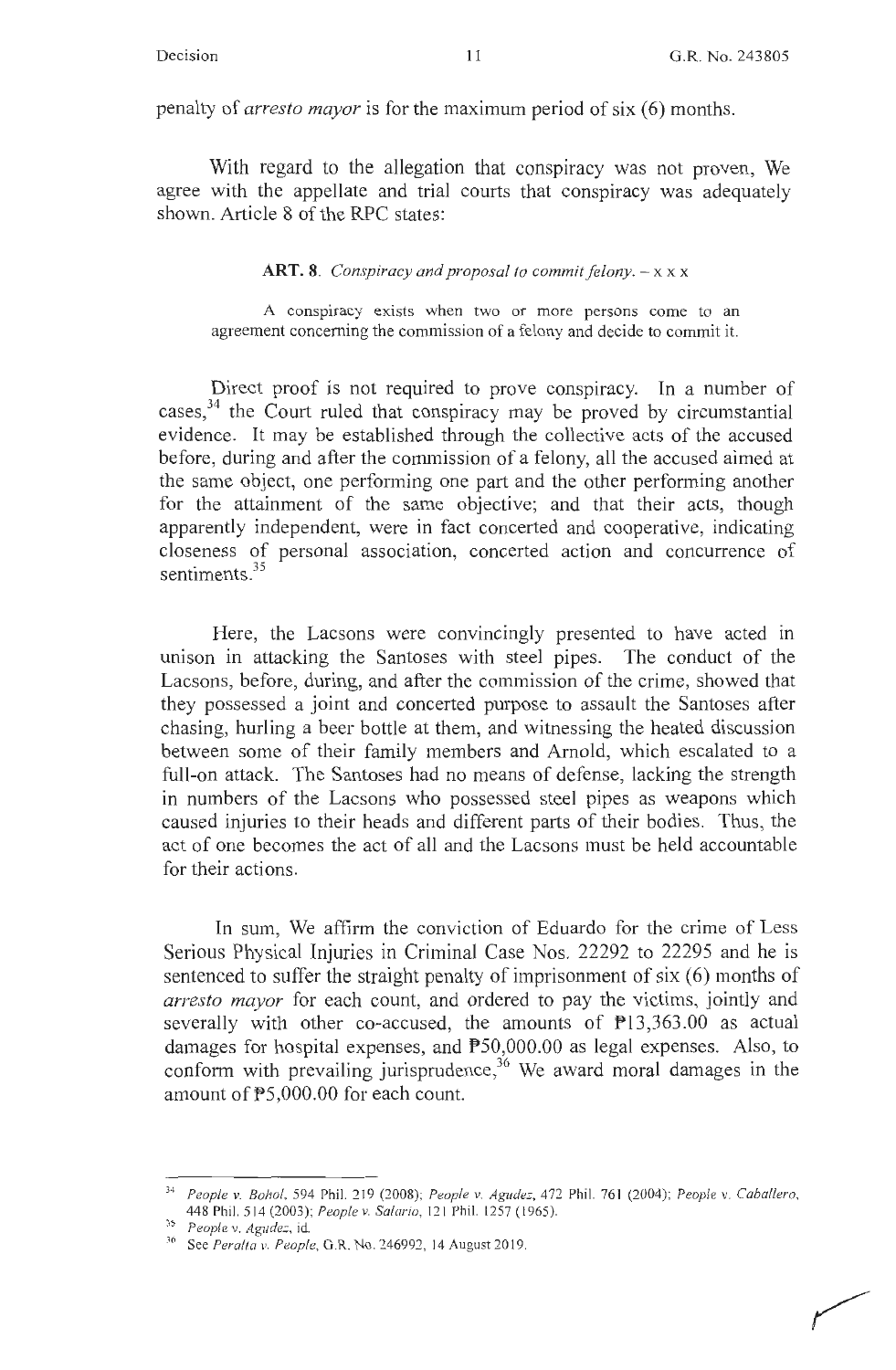**WHEREFORE,** the petition is **DENIED.** The Decision dated 12 September 2018 and the Resolution dated 18 December 2018 of the Court of Appeals in CA-G.R. CR No. 40456 are **AFFIRMED.** Petitioner Eduardo Lacson *y* Manalo is found **GUILTY** beyond reasonable doubt of four (4) counts of the crime of Less Serious Physical Injuries, defined and penalized under Article 265 of the Revised Penal Code, and he is sentenced to suffer the straight penalty of imprisonment of six ( 6) months of *arresto mayor* for each count, and ordered to pay the victims jointly and severally with his coaccused: (1) actual damages of  $P13,363.00$  for hospital expenses; (2) legal expenses of PS0,000.00; and (3) moral damages of PS,000.00 for each count, with legal interest at the rate of six percent (6%) interest per *annum*, from the date of finality of this Decision until full payment for each count.

### **SO ORDERED.**

**EDGARDO L. DELOS SANTOS** Associate Justices